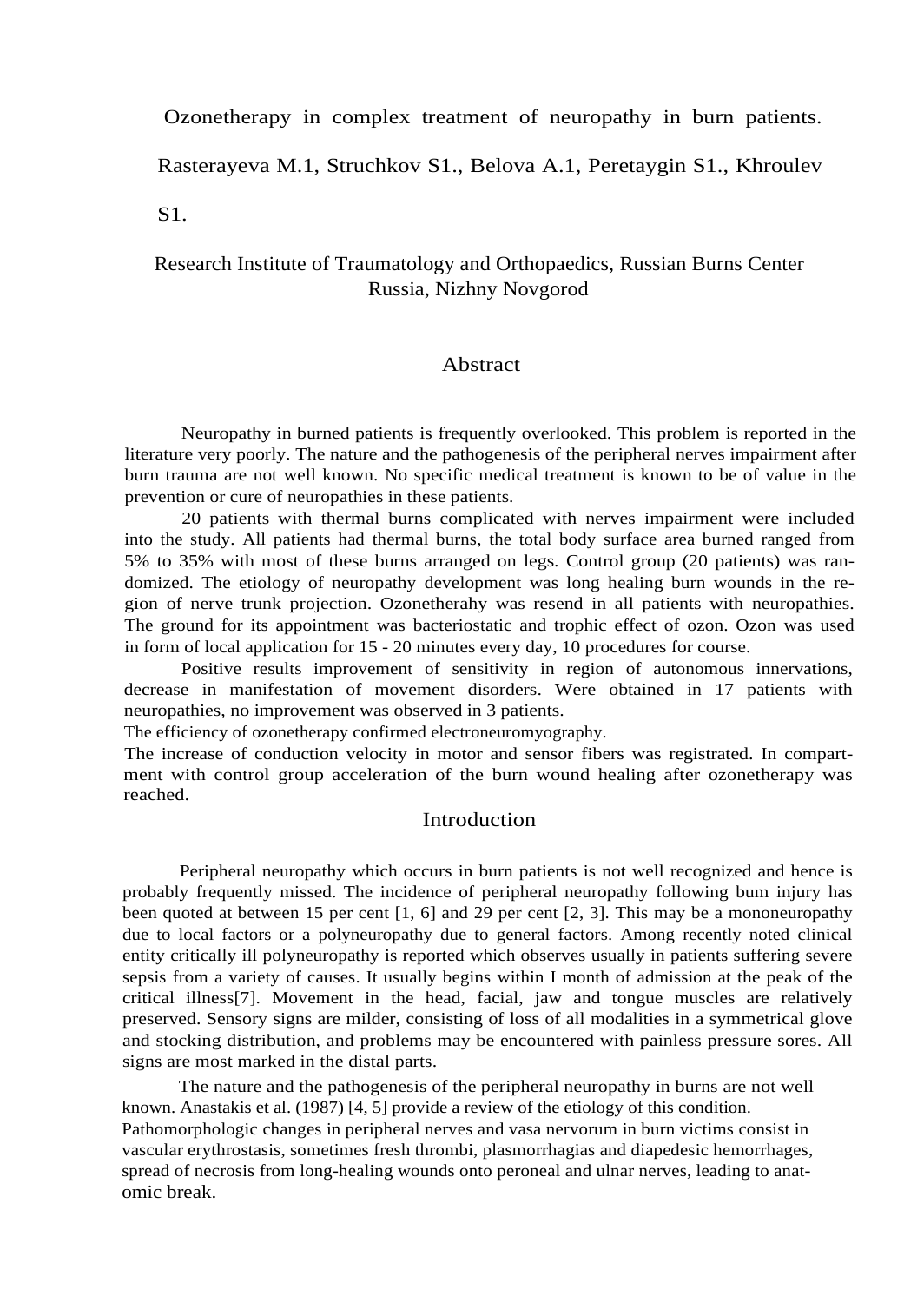By the present moment burn treatment has achieved remarkable success, quite a number of new effective methods, agents, and drugs have been proposed. Still, all the problems have not been solved. New antibiotic-resistant microbial strains are constantly appearing, the number of allergic reactions to drugs is growing, antibiotics of the last generation are very expensive. Therefore, development of new preparations and methods of burn treatment is going on. One of the relatively new methods of treatment is [ozone therapy.](http://www.ozonemachine.org/)

Ozone renders a rather strong bacteriostatic, bactericidal, fungicidal, and virucidal effect, decreases microbial resistance to antibiotics, improves tissue trophism, does not induce allergic reactions; the method is simple and cheap enough.

In Russian Burns Center a great experience in using ozone for treatment of II-III degree burn wounds has been gained.

#### Aim of the study

To assess the effectiveness of ozonetherapy in burned patients with neuropathies.

#### Materials and methods

20 patients with thermal burns complicated with nerves impairment were included into the study (group I). The mean age of patients was  $34.3\pm7.2$  years with a range of 20 to 48 years; 2 were females and 18 were males. All patients had thermal burns, the total body surface area burned ranged from 5 to 60 per cent  $(31,6\pm 13,3)$  with most of these burns included legs and arms. All patients were referred from the Institute of Traumatology and Ortopedics in Nizhny Novgorod, Russia, for evaluation during the period from January 1999 to January2001.

Each patient was submitted to the following examinations:

- Careful history and physical examination including type, duration, degree, surface area and site of burn.
- Full neurological examination. Patients with a known history of any predisposing cause of peripheral neuropathy (diabetes mellitus, collagen disease, uremia, alcohol abuse) were excluded from this study.
- Electrophysiological examination included electromyography and motor nerve conduction velocities (MNCV) of burn and non-burn limbs

Entrapment mononeuropathy was discovered in 14 patients, mononeuritis multiplex in 6. Control group 20 patients (group II) was randomized. All patients from control group were diagnosed with peripheral neuropathy by electromyography (entrapment mononeuropathy

was discovered in 12 patients, mononeuritis multiplex in 8 cases). Ozonetherapy was used in all patients of group I and II. The ground for its appointment was bacteriostatic and trophic effect of ozon. Ozon was used in form of local application. The extremity was placed into a special plastic container, and ozone-oxygen mixture with concentrations ozone  $2,0 - 4,0$  mg/1 was blown through container at 1 1/min speed for 15 - 25 minutes one other day, 10 procedures for course.

Statistical reliability of the results was estimated by Fisher accurate method.

## Results

In 3 weeks interval after treatment beginning positive results improvement of sensitivity in region of autonomous innervations, decrease in manifestation of movement disorders. Were obtained in 17 patients of group I, no improvement was observed in 3 patients of this group.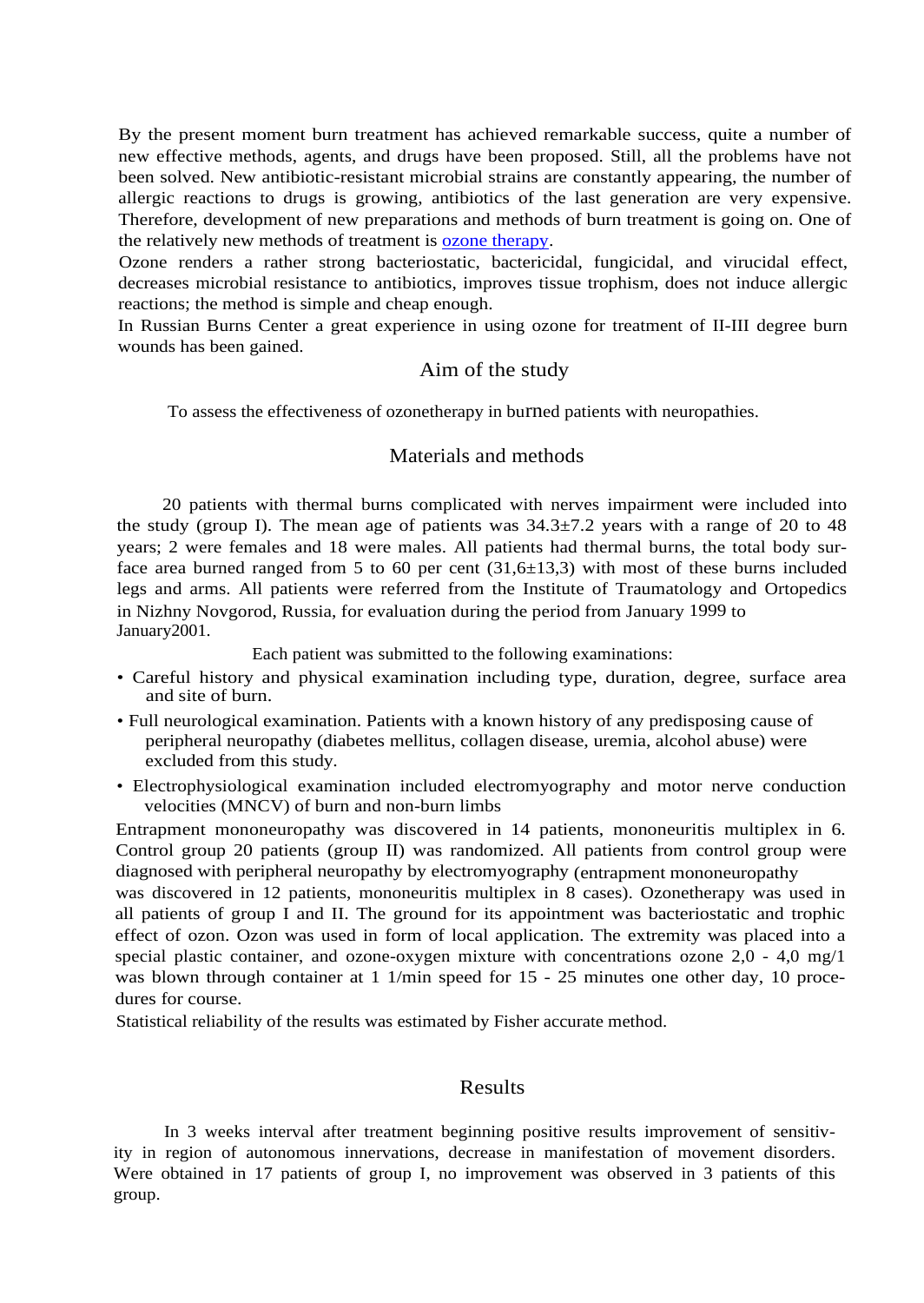The efficiency of ozonetherapy was confirmed by electroneuromyography. The in crease conduction velocity in impaired nerves was registrated before treatment and after treatment. The increase of M-response was registrated in 17 patients. The worst results (absence of improvement) were observed in 2 patients with direct thermal trauma of peroneal nerves and 1 patient with entrapment mononeuropathy of ulnar nerve. In group II in 3-week period positive changes were developed only in 4 patients with entrapment mononeuropathies of nerves medianus with absence of improvement in 16 patients In compartment with control group acceleration of the burn wound healing after ozonetherapy was also reached.

| <b>Nerves</b>                  | Amplitude (mV)  | Distal latency<br>(m/s) | motor nerve conduction<br>$velosity$ m/s |
|--------------------------------|-----------------|-------------------------|------------------------------------------|
| median group I                 |                 |                         |                                          |
| before treatment               | $1,37 + 0,98$   | $2,52 \pm 0,90$         | $48,20 + 5,70$                           |
| after treatment                | $3,81 + 1,23*$  | $3,61 \pm 0,50$         | $56,40 + 4,20*$                          |
| median group II                |                 |                         |                                          |
| before treatment               | $1,40 + 0,74$   | $2,6 \pm 0,70$          | $49,34 + 5,78$                           |
| after treatment                | $1,8 + 0,56$    | $2,8 \pm 0,60$          | $53,65 + 4,67$                           |
| ulnar group I                  |                 |                         |                                          |
| before treatment               | $1,77 + 0,58$   | $49,23 + 6,11$          | $2,52 + 0,60$                            |
| after treatment                | $2,93 + 0,59*$  | $52,12 \pm 3,48$        | $2,53 + 0,30$                            |
| ulnar group 11                 |                 |                         |                                          |
| Before treatment               | $1,67 \pm 0,68$ | $48,45 \pm 5,98$        | $2,36 + 0,56$                            |
| after treatment                | $2,21 \pm 0,56$ | $53,67 \pm 7,45$        | $2,65 + 0,68$                            |
| peroneal group I               |                 |                         |                                          |
| before treatment               | $0,92 \pm 0,52$ | $2,72 \pm 0,90$         | $38,20 \pm 5,70$                         |
| after treatment                | $0,96+0,61$     | $2,91 \pm 0,50$         | $42,40 \pm 4,20$                         |
| <u>peroneal group 11</u>       |                 |                         |                                          |
| before treatment               | $1,40 + 0,74$   | $2,6 \pm 0,51$          | $38,34 \pm 5,78$                         |
| after treatment<br>* $p<0,005$ | $1,8 + 0,56$    | $2,7 \pm 0,63$          | $44,65 \pm 4,67$                         |

Table 1. Motor nerve conduction study median, ulnar and common peroneal nerves in 20 patients group I and 20 patients group II (mean  $\pm$  SD)

#### Discussion

It is known that in autoplastyc of extensive burn wounds it is a priority to cover them above the superficial nerve trunks: in long-healing wounds the risk of necrotic spreading onto large nerve trunks is great, what leads to their anatomic break.

One of the new methods aimed at accelerating wound healing is regional ozone therapy. Gassing with ozone-oxygen mixture in a plastic bag allows local improvement of blood rheologic properties and microcirculation, increase of blood oxygenation, and with it reduction of terms of wound preparation for autodermplastyc. Regional ozone therapy promotes not only accelerated burn wound healing, due to bactericidal effect, but also improved trophism of nerve trunks. We have demonstrated reliable effectiveness of regional ozone therapy in treatment of burn victims with ulnar, median, and peroneal nerve injuries. Positive results in treatment of ulnar and median nerve injuries were obtained, in our opinion, due to acceleration of wound healing, reduction of extremity edema, and improvement of tissue trophism in the burn wound.